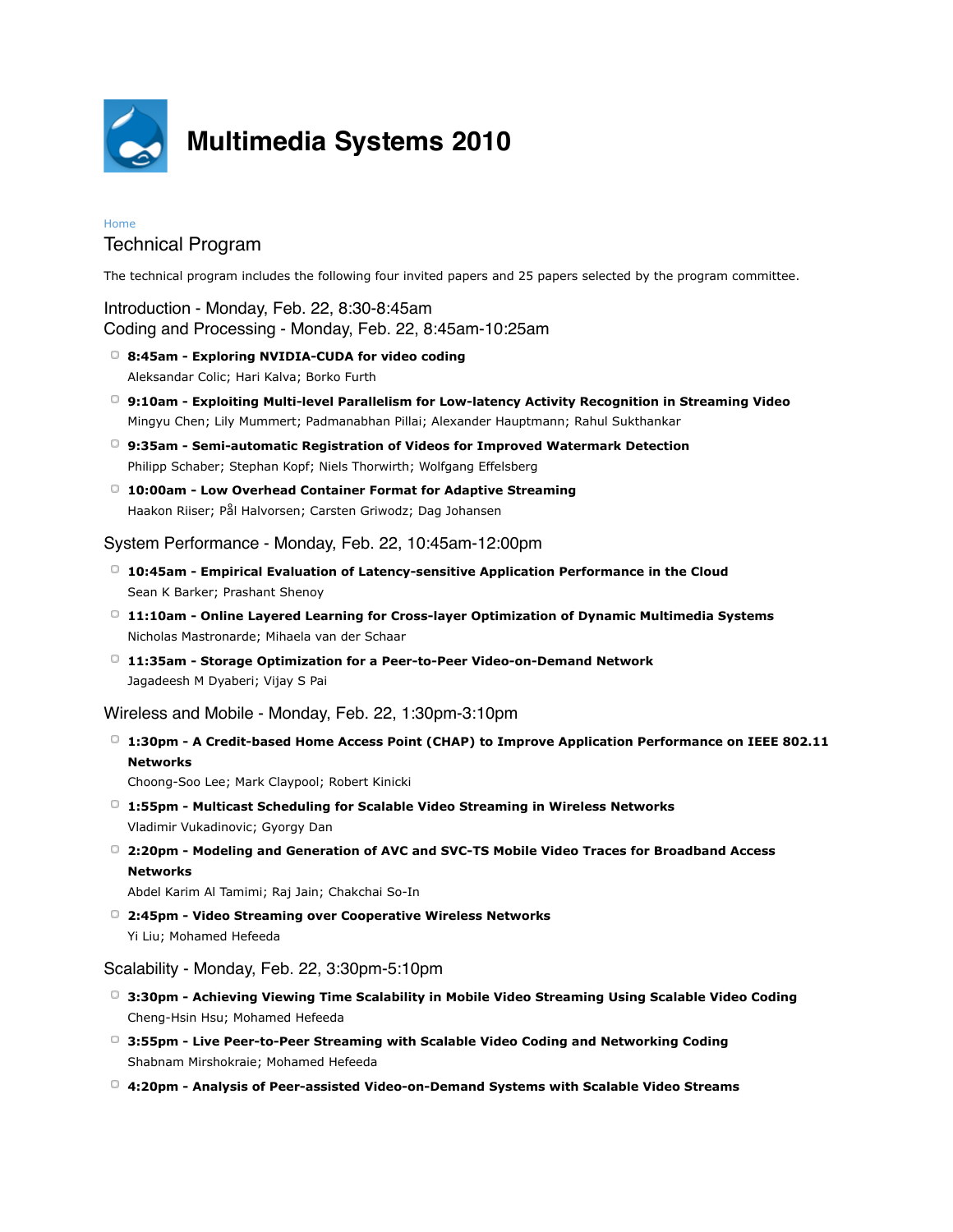- Kianoosh Mokhtarian; Mohamed Hefeeda
- **4:45pm Multi-Application Inter-Tile Synchronization on Ultra-High-Resolution Display Walls** Sungwon Nam; Sachin Deshpande; Venkatram Vishwanath; Byungil Jeong; Luc Renambot; Jason Leigh

#### Streaming- Tuesday, Feb. 23, 8:30am-9:45am

**8:30am - An Evaluation of TCP-based Rate-Control Algorithms for Adaptive Internet Streaming of H.264/SVC**

Robert Kuschnig; Ingo Kofler; Hermann Hellwagner

- **8:55am Quality-Aware Segment Transmission Scheduling in Peer-to-Peer Streaming Systems** Cheng-Hsin Hsu; Mohamed Hefeeda
- **9:20am Paceline: Latency Management through Adaptive Output** Aiman M Erbad; Mahdi Tayarani Najaran; Charles Krasic

Invited Papers - Tuesday, Feb. 23, 10:00am-12:00pm

- **10:00am Latency Can Kill: Precision and Deadline in Online Games** Mark Claypool, Worcester Polytechnic Institute
- **10:30am Extending Models of Conflict and Intent Dynamics in Narrative-Based Virtual Worlds** R. Michael Young, North Carolina State University
- **11:00am Blending Games, Multimedia and Reality** Chris Gauthier Dickey, University of Denver
- **11:30am Reconfigurable Video Coding a Stream Programming Approach to the Specification of New Video Coding Standards** Marco Mattavelli, EPFL

Search and Navigation - Tuesday, Feb. 23, 1:30pm-2:45pm

- **1:30pm Vector Model in Support of Versatile Georeferenced Video Search** Seon Ho Kim; Sakire Arslan Ay; Byunggu Yu; Roger Zimmermann
- **1:55pm The Video Explorer: A Tool for Navigation and Searching within a Single Video based on Fast Content Analysis**

Klaus Schöffmann; Mario Taschwer; Laszlo Böszörmenyi

**2:20pm Supporting Zoomable Video Streams with Dynamic Region-of-Interest Cropping** Khiem Ngo; Guntur Ravindra; Axel Carlier; Wei Tsang Ooi

Tele-immersion and Virtual Environments - Tuesday, Feb. 23, 3:00pm-4:40pm

- **3:00pm Adaptive Mixed Reality Stroke Rehabilitation: System Architecture and Evaluation Metrics** Yinpeng Chen; Nicole Lehrer; Hari Sundaram; Thanassis Rikakis
- **3:25pm A Methodology for Remote Virtual Interaction in Teleimmersive Environments** Ramanarayan Vasudevan; Edgar Lobaton; Gregorij Kurillo; Ruzena Bajcsy; Tony Bernardin; Bernd Hamann; Klara Nahrstedt
- **3:50pm UbiREMOTE: Framework for Remotely Controlling Networked Appliances through Interaction with 3D Virtual Space**

Kohta Kiyokawa; Shinya Yamamoto; Naoki Shibata; Keiichi Yasumoto; Minoru Ito

**4:15pm - Virtual Worlds Real Traffic: Interaction and Adaptation** Alan Miller; Iain Oliver; Colin Allison